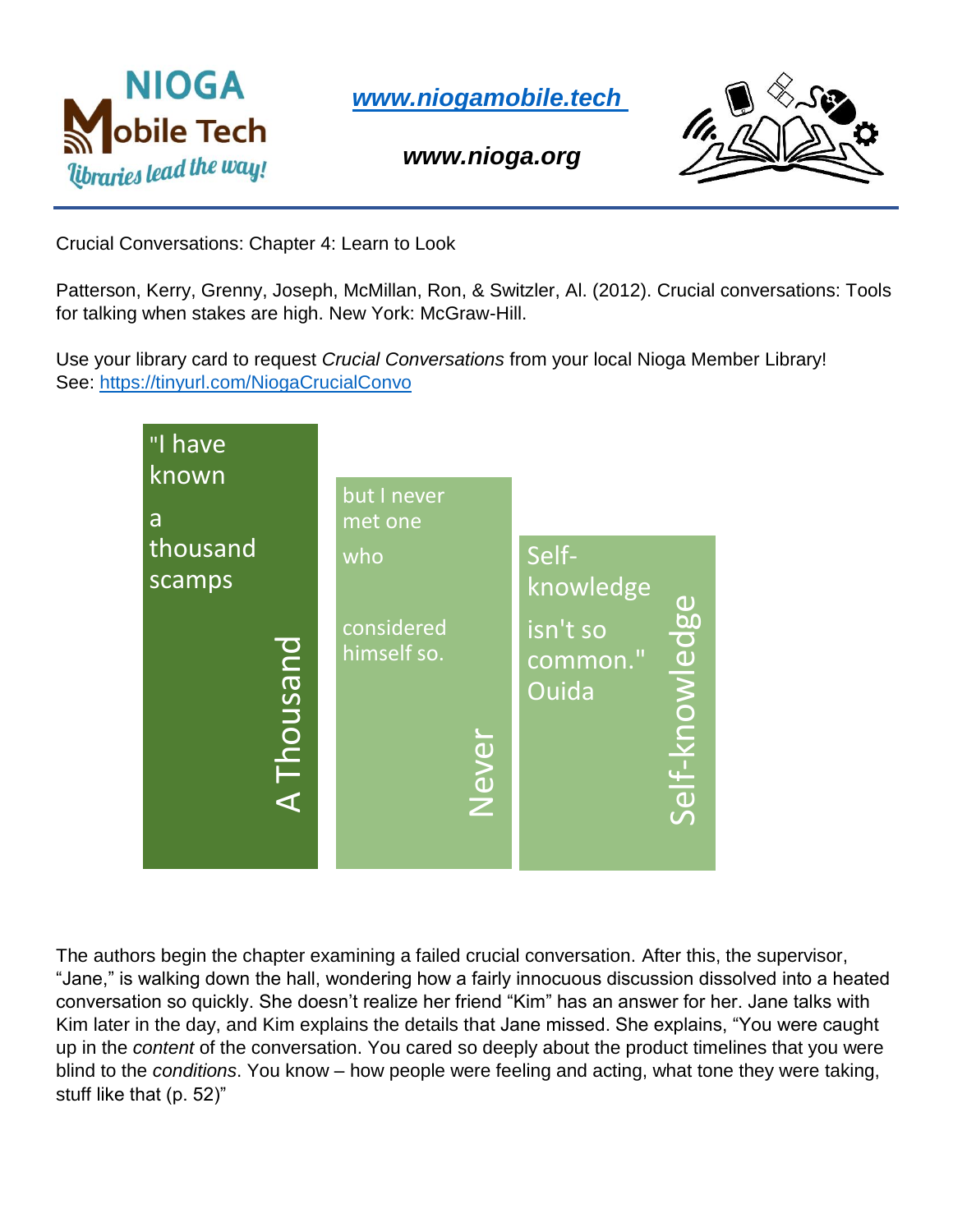Jane is amazed that Kim saw this and even has a way to describe it. Kim goes on, "I always watch two elements. When things start turning ugly, I watch the content of the conversation (the topic under discussion) along with the conditions (what people are doing in response). I look for and examine both *what* and *why*. If you can see why people are becoming upset or holding back their views or even going silent, you can do something to get back on track" (p. 52).



"It's a form of social first aid. By watching for the moment a conversation starts turning unhealthy, you can respond quickly. The sooner you notice you're not in dialogue, the easier it is to get back and the lower the costs. But, the sad corollary is that the longer it takes to notice you're not in dialogue, the harder it is to get back and the higher the costs" (p53).

Backtracking here, please remember that our *bodies are designed for fighting or running.* Adrenaline starts to pick up and blood and oxygen goes to our larger muscles in our arms and legs, while *simultaneously depleting our brains*! Our bodies are designed to cope with fast, strong opposition, with *little to no* time to think our way out of a situation. Generally speaking, in the modern US, we need more brain than brawn, but we don't get it right away. But, there's a way around this!

## Take a deep breath.

I'm not sure how many times I've repeated this, but it is still the single best tool to buy yourself *response time*. That's what we need – even if it's only a second or two.

The authors say, "In truth, most of us do have trouble dual-processing (simultaneously watching for content *and* conditions) – especially when both stakes and emotions are high" (p. 53).

Fortunately, our brains are still malleable – that is, as we learn new things, we literally make new neural connections. Once the connections are made, we start to "do it automatically," when in reality,